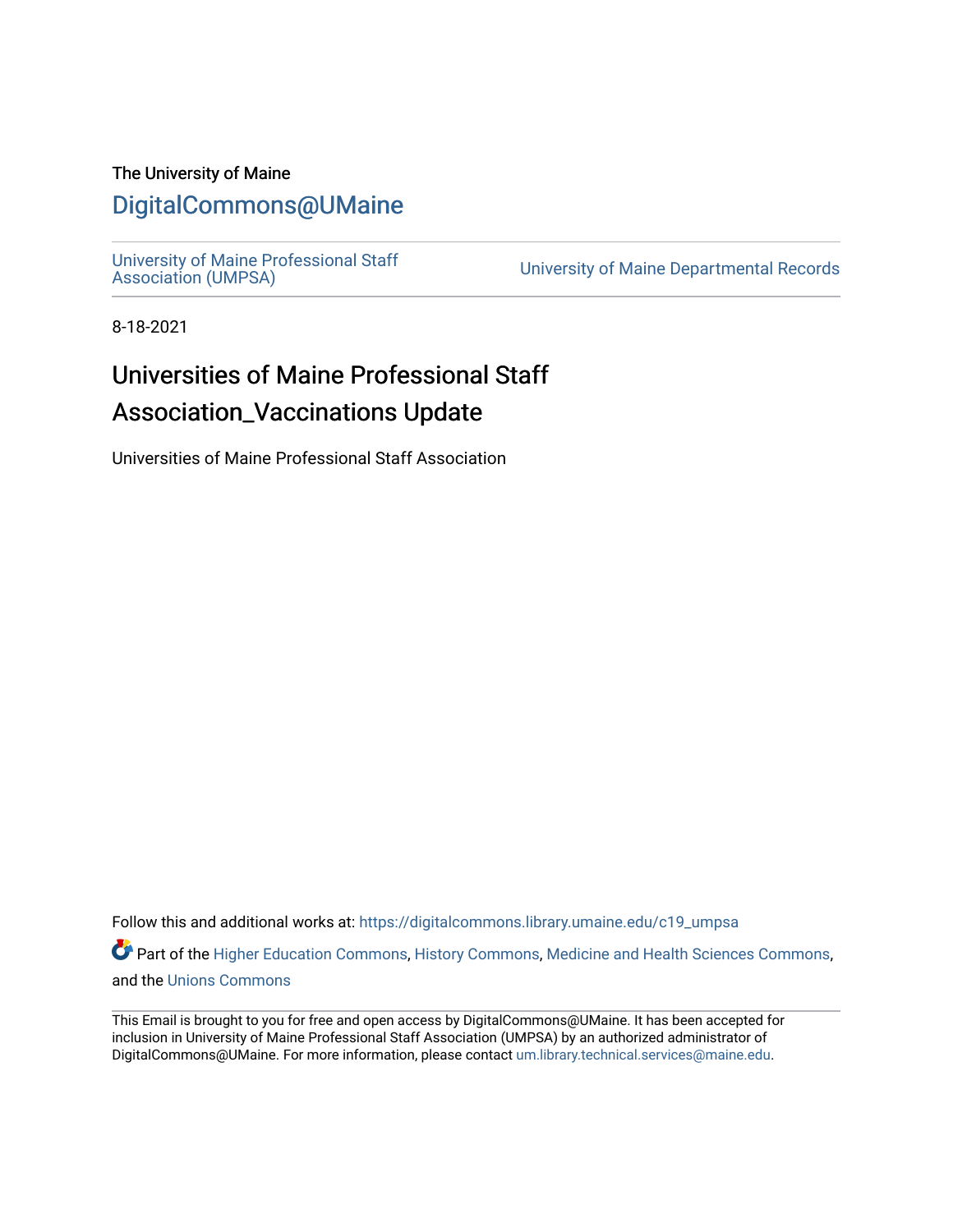

**Matthew Revitt <matthew.revitt@maine.edu>**

**Fwd: Vaccinations Update** 1 message

Fri, Aug 20, 2021 at 10:52 AM

---------- Forwarded message --------- From: **UMPSA E-Board & Negotiations Team** [<neiljg@maine.edu](mailto:neiljg@maine.edu)> Date: Wed, Aug 18, 2021 at 9:29 PM Subject: Vaccinations Update

--------------------------------------------------------------------------------------------------------------------------------------

Affiliated with the Maine Education Association and the National Education Association

Email not displaying correctly?<br>View it in <u>your browser</u>.



# Vaccinations Update

August 18, 2021

Dear Alisia,

UMPSA wanted to update you on where things stand regarding employees and mandatory vaccinations.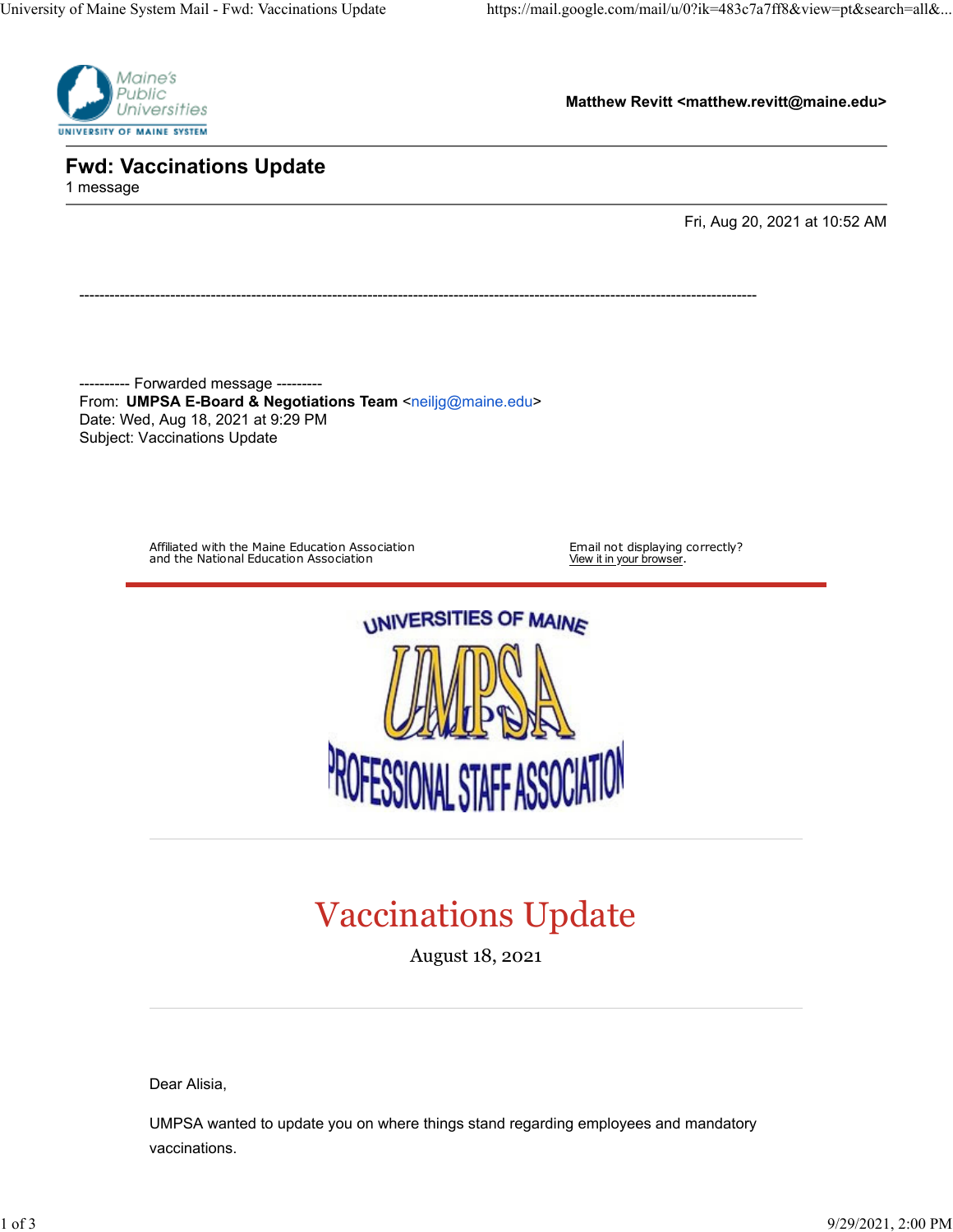Despite what you may be led to believe and what is happening at other college campuses, **there is currently no employee vaccine requirement in place in the University of Maine System.** The issue on that needs to be negotiated with the Union. To that end, we are currently in negotiations with System leadership about this important issue.

To be clear, UMPSA encourages our members to get vaccinated. We believe in the science and support the notion of being vaccinated but we also understand some of our members have legitimate concerns about the vaccinations for a number of reasons.

### **In order to inform our negotiations moving forward, UMPSA has many questions about how a vaccine requirement may be implemented and has yet to receive answers to some of our basic "What if? / What next?" questions:**

- Does the University of Maine System seek to terminate employees for not submitting proof of vaccination?
- Will the System provide workplace accommodations for employees who choose not to be vaccinated or who receive a medical or religious exemption?
- In the case of a medical exemption, what is the criteria for a medical exemption being granted or denied?
- Will employees be required to provide written proof of a medical condition that exempts her or him from being vaccinated?
- If so, how long does an employee have to obtain and submit a physician's written note?
- Who does the employee submit the physician's note to and how is the employee's privacy maintained?
- Who makes the decision regarding granting or denying a medical exemption?
- If a medical exemption is denied, what is the appeal process?
- In the case of a religious exemption, who does an employee file an exemption to and how? (Remember, it is illegal for an employer to ask an employee their religion.)
- Who makes the determination regarding granting or denying a religious exemption?
- If a religious exemption is denied, what is the appeal process?

There are other questions also left unanswered and we will keep you informed as we discuss the situation with the UMaine System.

In the meantime, we invite you again to provide us with your questions, concerns and feedback using [this form.](https://umpsa.us7.list-manage.com/track/click?u=cbd39cbf2a49a1d34b357ac73&id=d0a4d0bbe2&e=ba48139edd)

In solidarity,

Neil Greenberg and Jennifer Perry, UMPSA Co-Chief Negotiators